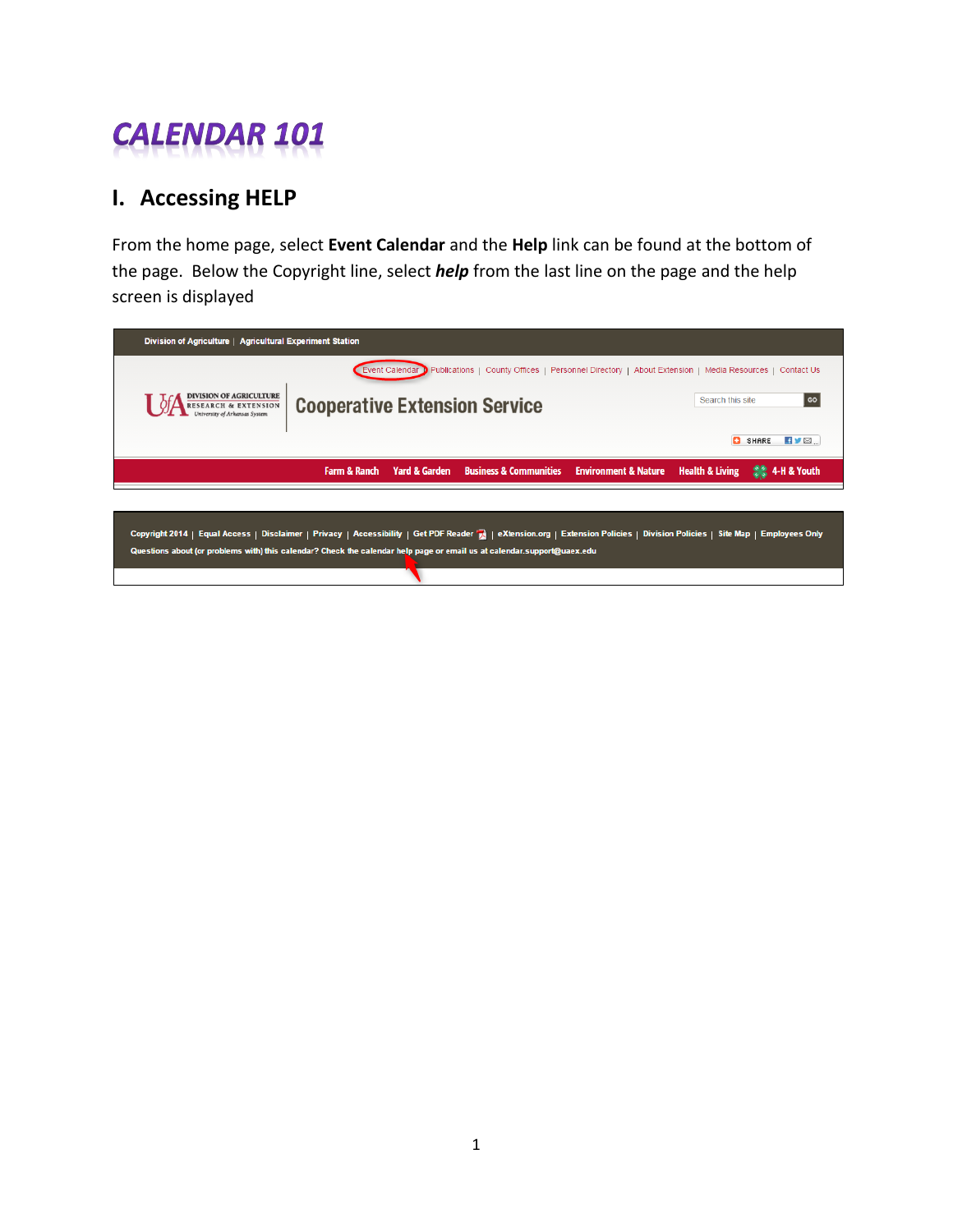## **II. How to create an Event that does not contain a beginning or ending time.**

When an Event is created and there is no beginning or ending time, select **all day** from the **Date & Time** option. When **all day** is selected, there will be NO time listed for the Event. Select a **Start** date and from the **End** option, select **Date** to enter ending date or as in the example select **Duration** and list the number of days or weeks for the event.

| <b>Event Information</b> |                                                                                                                                                   |  |
|--------------------------|---------------------------------------------------------------------------------------------------------------------------------------------------|--|
| Update Event             | Cancel<br>Copy Event                                                                                                                              |  |
| <b>Title:</b>            | Arkansas 4-H Video Team Applications Due                                                                                                          |  |
| Date & Time:             | ■ all day<br>Start:<br>Date 2015-02-02<br>肼                                                                                                       |  |
|                          | End:<br>$\supset$ Date<br><b>O</b> Duration<br>$\bigcirc$ $\bigcirc$<br>days<br>weeks<br>1<br>or<br>$\circ$ This event has no duration / end date |  |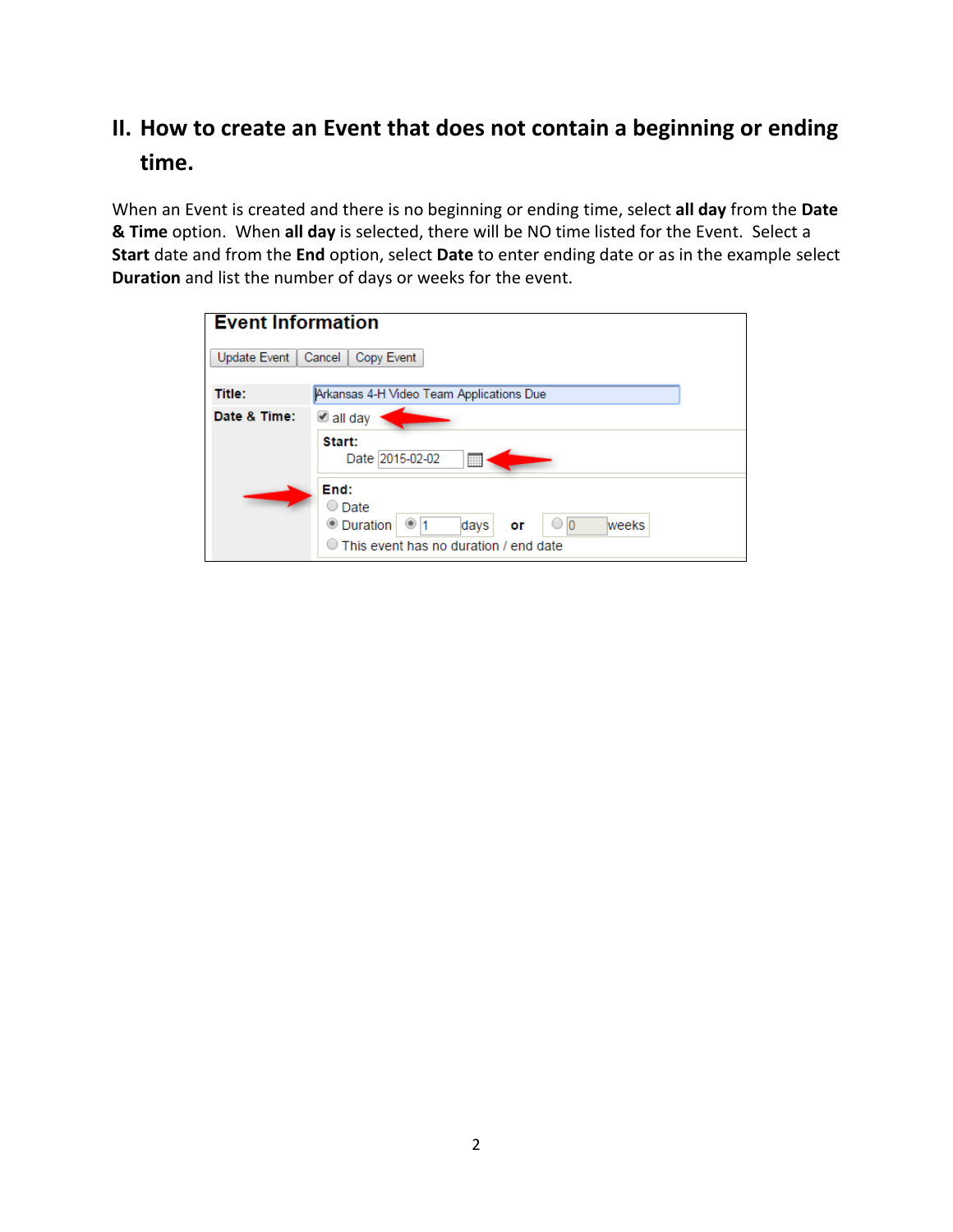## **III.Recurring Event**

When an Event is a recurring event it is not necessary to enter the event for each day. In the example below the event begins January 26, 2015 and ends April 16, 2015. This event is held twice each Monday and Thursday from 10:00 am-11:00 am and again from 4:45 pm-5:45 pm.

1. From the **Date and Time** section note that the Start and End dates are same. Even though the event is held at two different times, only one time can be entered. All details can be entered in the Description box.

| <b>Event Information</b> |                                                                                                                                                                                              |
|--------------------------|----------------------------------------------------------------------------------------------------------------------------------------------------------------------------------------------|
| Add Event<br>Cancel      |                                                                                                                                                                                              |
| Title:                   | Get Fit: Strong Women & Men                                                                                                                                                                  |
| Date & Time:             | $\Box$ all day                                                                                                                                                                               |
|                          | Start:<br>Date 2015-01-26<br>America/Chicago<br>$10 \cdot 100 \cdot \tan \cdot \circ \odot$<br>₩<br>▼                                                                                        |
|                          | End:<br><b>Date 2015-01-26</b><br>America/Chicago<br>$\mathbf{v}$ 00 $\mathbf{v}$ am $\mathbf{v}$<br>$\mathcal{O}$<br>11<br>▼<br>◯ Duration<br>$\circ$ This event has no duration / end date |
| Recurrence:              | $\circ$ event recurs $\circ$ event does not recur                                                                                                                                            |
| Status:                  | $\odot$ confirmed $\odot$ tentative $\odot$ canceled                                                                                                                                         |
| <b>Description:</b>      | Enter a brief description of the event                                                                                                                                                       |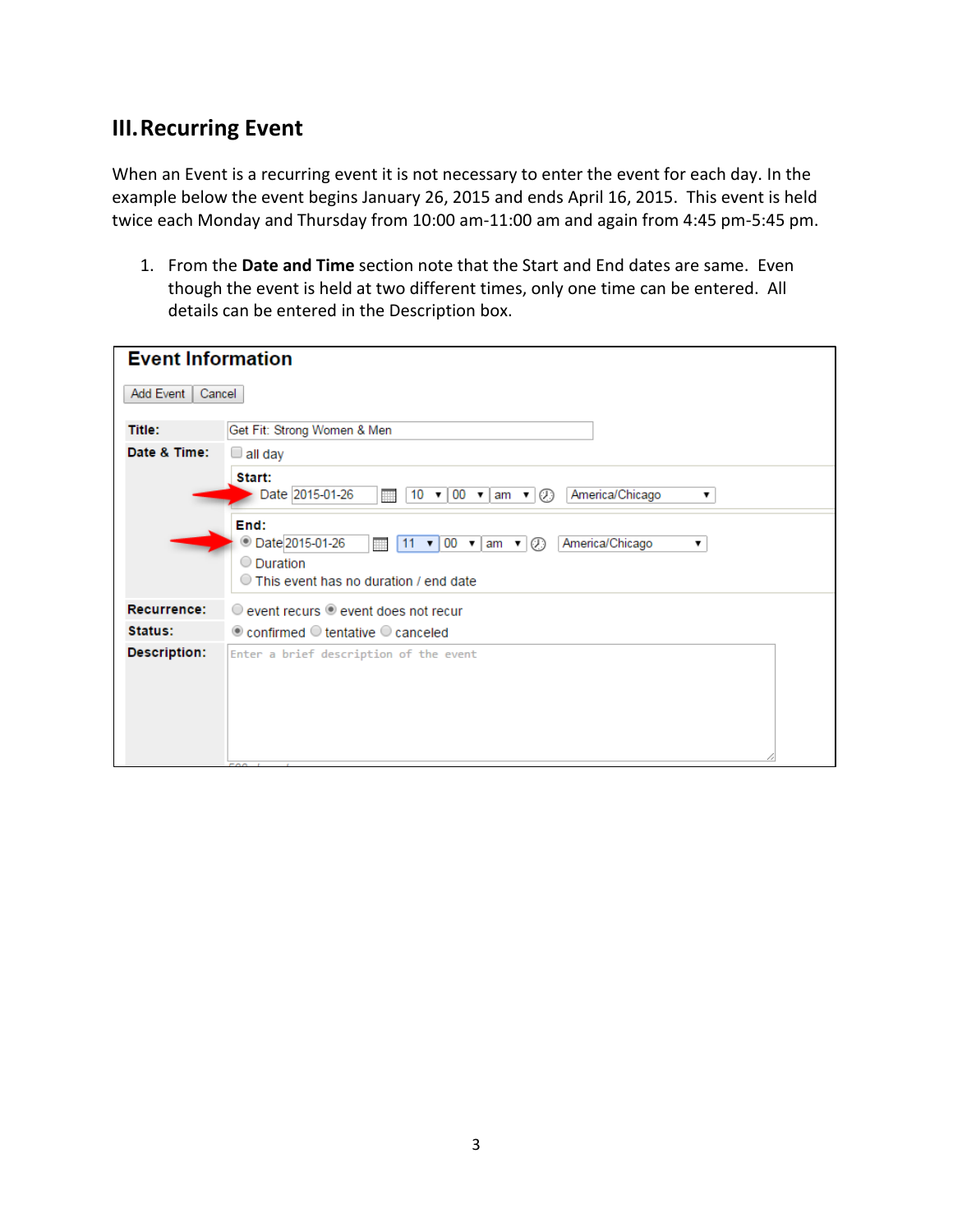2. The Recurrence option is defaulted to "**event does not recur**".

| <b>Event Information</b> |                                                                                                                                                                                              |  |
|--------------------------|----------------------------------------------------------------------------------------------------------------------------------------------------------------------------------------------|--|
| Add Event<br>Cancel      |                                                                                                                                                                                              |  |
| Title:                   | Get Fit: Strong Women & Men                                                                                                                                                                  |  |
| Date & Time:             | $\Box$ all day                                                                                                                                                                               |  |
|                          | Start:<br>Date 2015-01-26<br>$10 \cdot 100 \cdot \tan \cdot \sqrt{2}$<br>America/Chicago<br>m<br>▼                                                                                           |  |
|                          | End:<br><b>Date 2015-01-26</b><br>America/Chicago<br>11 $\mathbf{v}$ 00 $\mathbf{v}$ am $\mathbf{v}$ $\odot$<br>曲<br>۷.<br>$\circ$ Duration<br>$\circ$ This event has no duration / end date |  |
| Recurrence:              | event recurs $\bullet$ event does not recur                                                                                                                                                  |  |
| Status:                  | $\odot$ confirmed $\odot$ tentative $\odot$ canceled                                                                                                                                         |  |
| <b>Description:</b>      | Enter a brief description of the event<br><b>FAA</b>                                                                                                                                         |  |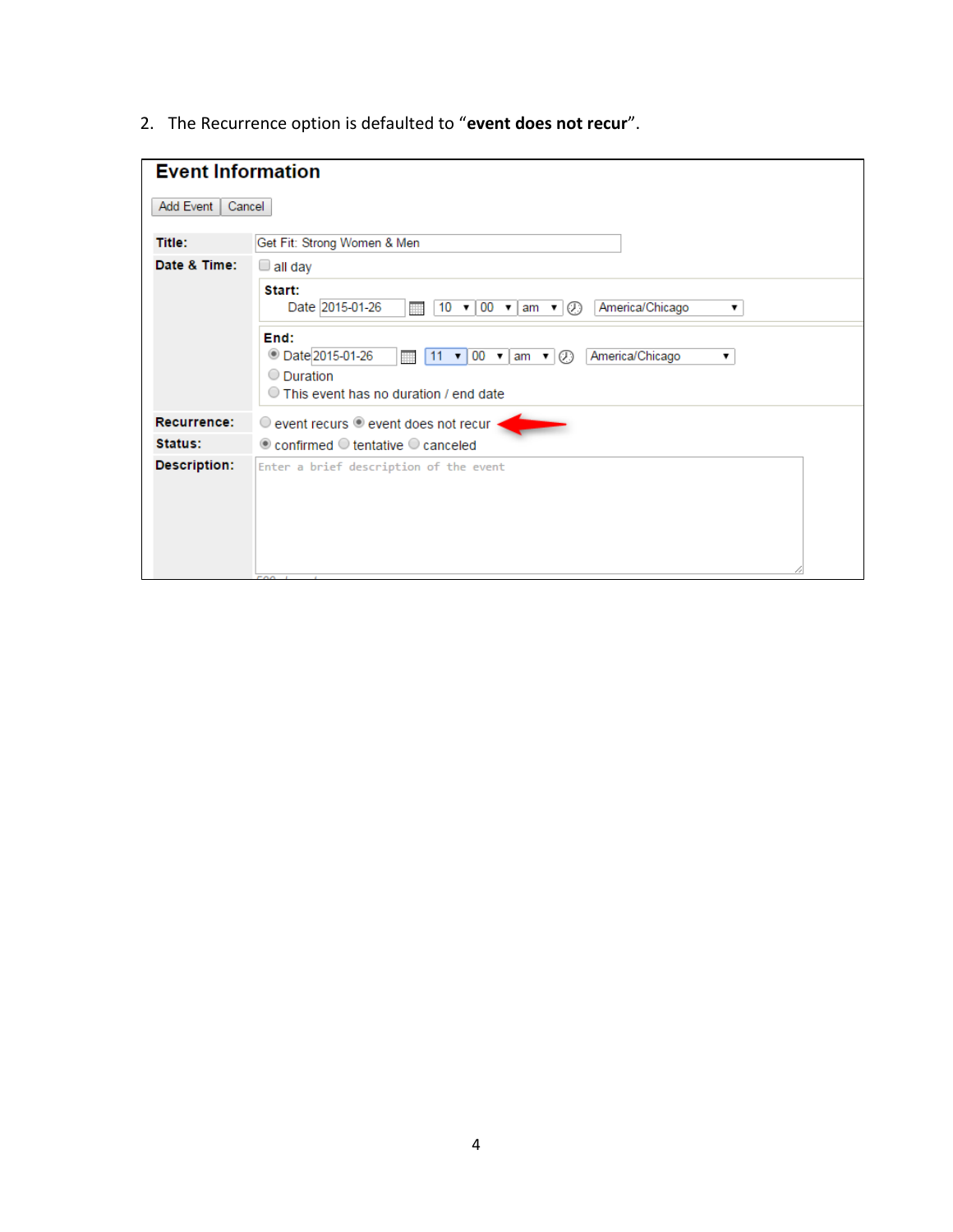3. To create a recurring event, select "**event recurs**" and note the **Recurrence Rules** options.

| <b>Event Information</b> |                                                                                                                                                                                 |
|--------------------------|---------------------------------------------------------------------------------------------------------------------------------------------------------------------------------|
| Add Event<br>Cancel      |                                                                                                                                                                                 |
| <b>Title:</b>            | Get Fit: Strong Women & Men                                                                                                                                                     |
| Date & Time:             | $\square$ all day                                                                                                                                                               |
|                          | Start:<br>Date 2015-01-26<br>$10 \times 100 \times \text{am} \times \text{O}$<br>America/Chicago<br>狦<br>▼                                                                      |
|                          | End:<br><b>Date 2015-01-26</b><br>America/Chicago<br>$11 -$<br>$\mathbf{v}$ 00 $\mathbf{v}$ am $\mathbf{v}$ $\odot$<br>▼<br>O Duration<br>This event has no duration / end date |
| Recurrence:              | $\odot$ event recurs $\odot$ event does not recur                                                                                                                               |
|                          | <b>Recurrence Rules</b><br>show advanced recurrence rules                                                                                                                       |
|                          | Frequency:<br>no recurrence rules<br>to none<br>$\bigcirc$ daily<br>$\bigcirc$ weekly<br>$\bigcirc$ monthly<br>$\bigcirc$ yearly                                                |
|                          | <b>Recurrence and Exception Dates</b>                                                                                                                                           |
|                          | 2015-01-30<br>America/Chicago<br>add recurrence<br>$12 \times 100 \times 100$<br>۷.<br>₩                                                                                        |
|                          | Exception dates may be created by deleting an instance of a recurring event.                                                                                                    |
| Status:                  | $\odot$ confirmed $\odot$ tentative $\odot$ canceled                                                                                                                            |
| <b>Description:</b>      | Enter a brief description of the event                                                                                                                                          |
|                          |                                                                                                                                                                                 |